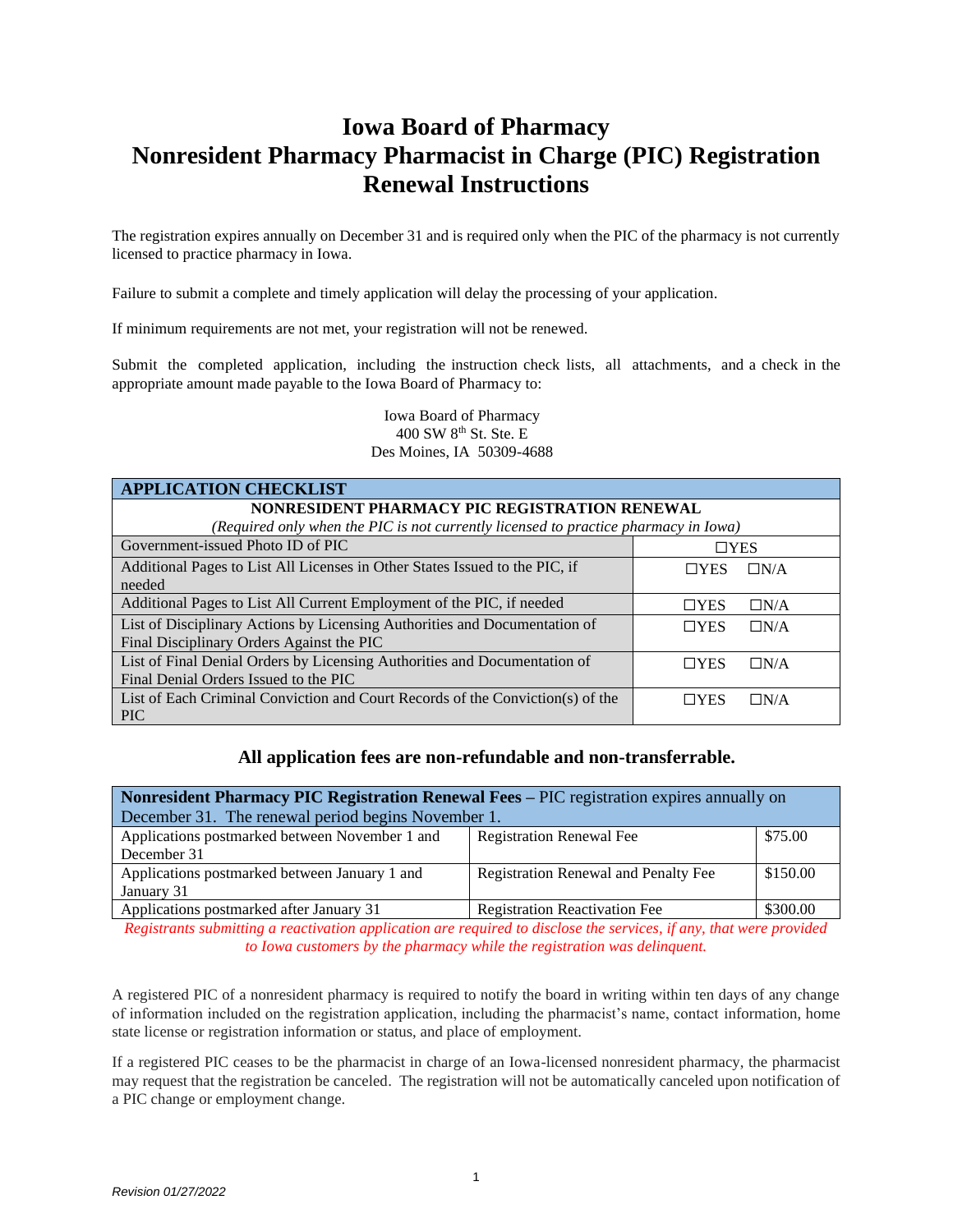### **Iowa Board of Pharmacy**

400 S.W. 8th St. Ste. E Des Moines, IA 50309-4688 515-281-5944 https://pharmacy.iowa.gov/



# **Renewal Application for Nonresident Pharmacy Pharmacist in Charge (PIC) Registration**

**A Pharmacist in Charge registration is not required if the PIC is currently licensed to practice pharmacy in Iowa.**

**PIC Registration No.: \_\_\_\_\_\_\_\_\_\_\_\_\_\_\_\_\_\_**

| NONRESIDENT PHARMACY LICENSE INFORMATION                       |  |  |
|----------------------------------------------------------------|--|--|
| Name of Pharmacy (Name in which pharmacy is doing<br>business) |  |  |
| <b>Iowa Pharmacy License No.:</b>                              |  |  |

| 1. IDENTIFICATION (attach copy of government-issued photo identification) |  |  |        |  |                           |      |  |
|---------------------------------------------------------------------------|--|--|--------|--|---------------------------|------|--|
| <b>First Name:</b>                                                        |  |  |        |  | <b>Middle Name:</b>       |      |  |
| <b>Last Name:</b>                                                         |  |  |        |  | <b>Previous Name(s):</b>  |      |  |
| <b>Street Address:</b>                                                    |  |  |        |  |                           |      |  |
| City:                                                                     |  |  | State: |  |                           | Zip: |  |
| Date of Birth:                                                            |  |  |        |  | SSN:                      |      |  |
| <b>Primary Phone:</b>                                                     |  |  |        |  | <b>NABP</b> e-Profile ID: |      |  |
| <b>Email Address:</b>                                                     |  |  |        |  |                           |      |  |

| 2. LICENSE INFORMATION (List all states where you are licensed as a pharmacist, attach additional pages if<br><i>necessary</i> ) |                                               |                    |                            |               |
|----------------------------------------------------------------------------------------------------------------------------------|-----------------------------------------------|--------------------|----------------------------|---------------|
| <b>Licensing Body:</b>                                                                                                           | <b>Permit/License/Registration</b><br>Number: | <b>Issue Date:</b> | <b>Expiration</b><br>Date: | <b>Status</b> |
|                                                                                                                                  |                                               |                    |                            |               |
|                                                                                                                                  |                                               |                    |                            |               |

| 3. EMPLOYMENT (List all current employment, attach additional pages if necessary) |                                      |                      |  |  |
|-----------------------------------------------------------------------------------|--------------------------------------|----------------------|--|--|
| Name of pharmacy                                                                  | State and license number of pharmacy | Do you serve as PIC? |  |  |
|                                                                                   |                                      | <b>YES</b><br>NO.    |  |  |
|                                                                                   |                                      | <b>YES</b>           |  |  |